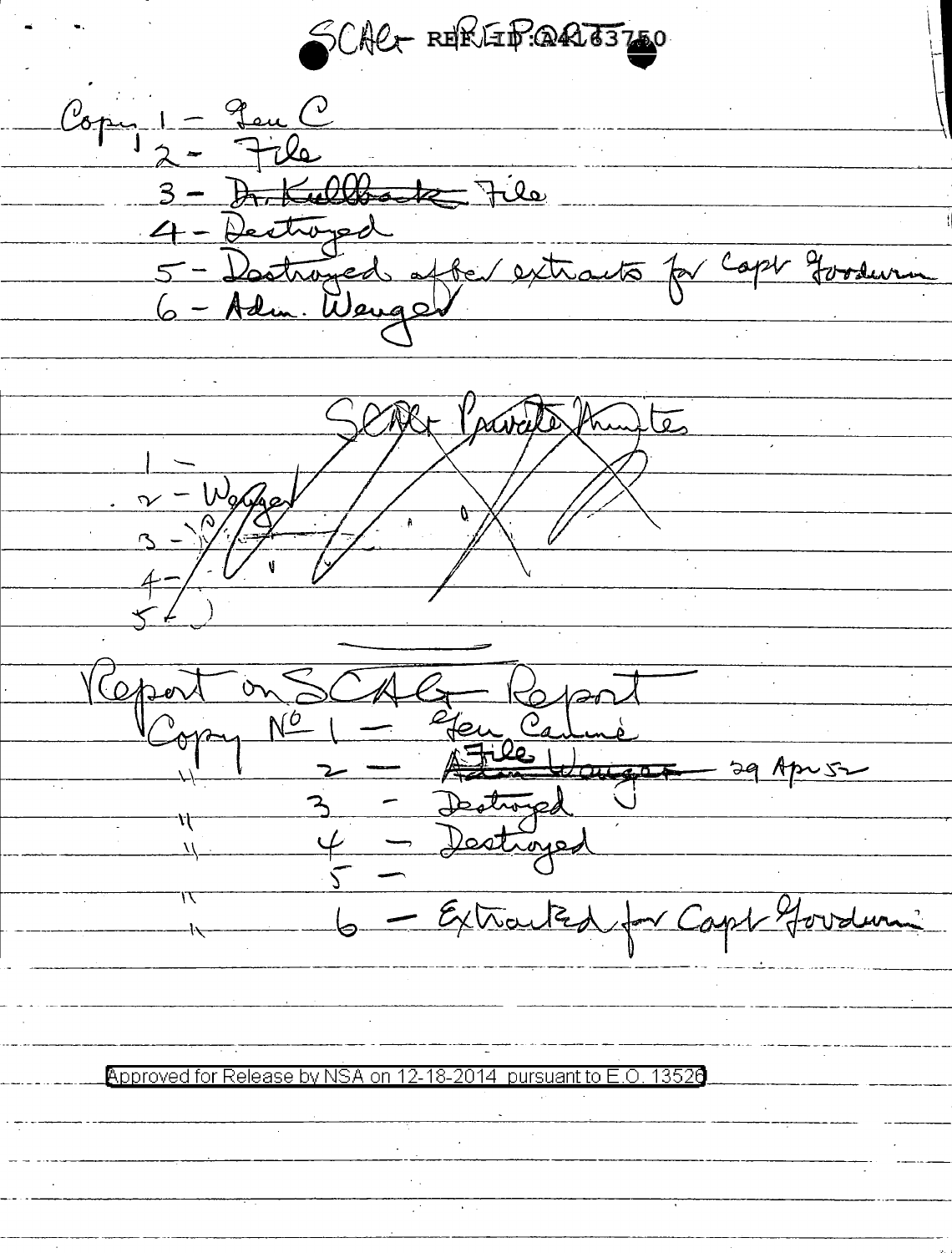## MEMORANDUM FOR THE RECORD:

The following SCAG members participated in writing this report:

Dr. Howard T. Engstrom Dr. Stewart S. Cairns Mr. John H. Howard Mr. John Cloud McPhorson Dr. R. K. Potter Dr. H. P. Robertson Dr. Claude L. Shannon Dr. Charles 3. Tompkins<br>Dr. John von Neumann Nr. Edwin A. Speakman Mr. Dean Post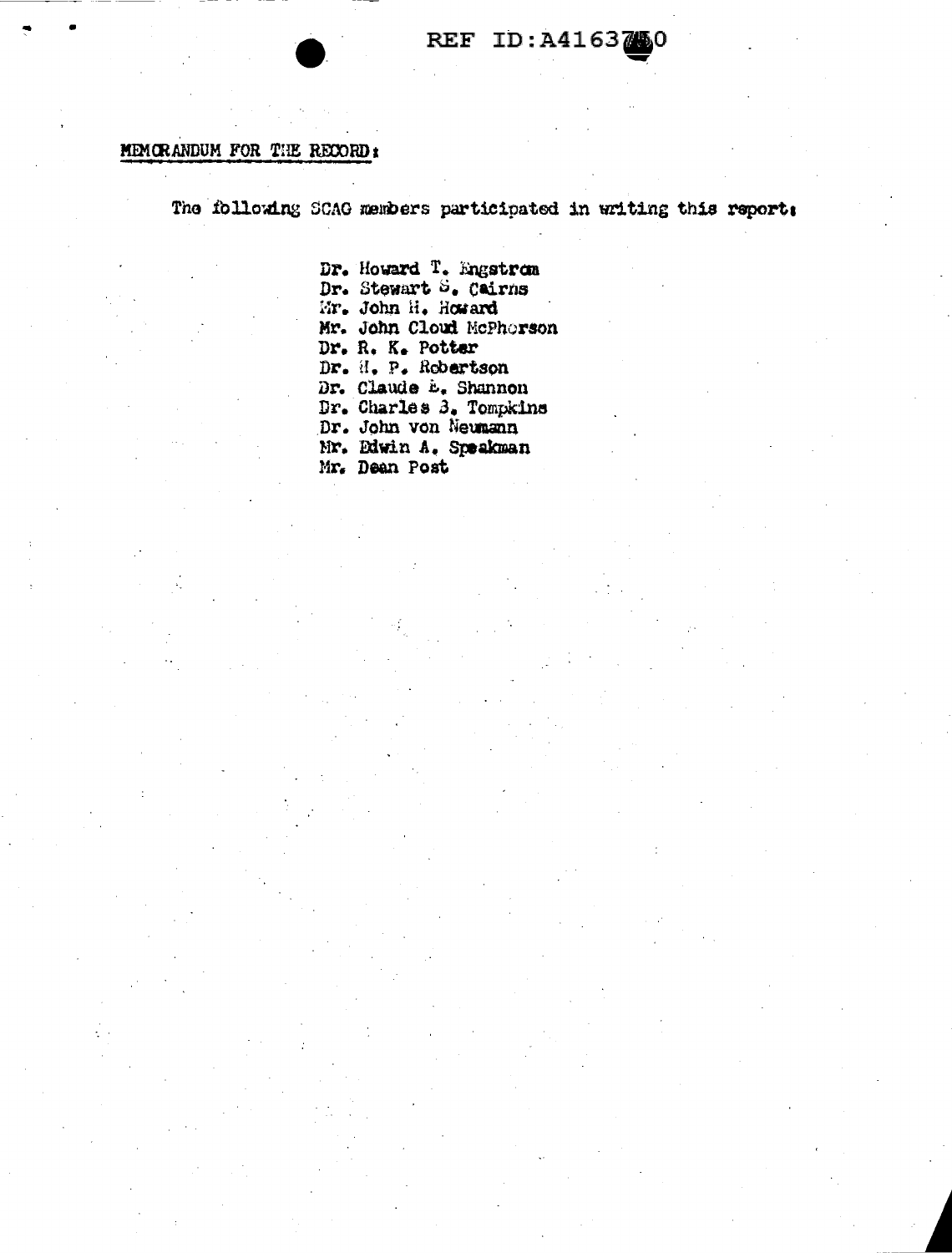## MEMORANDUM FOR THE RECORD:

The following SCAG members participated in writing this report:

Dr. Howard T. Engstrom<br>Dr. Stewart S. Cairns Mr. John H. Howard Mr. John Cloud McPherson Dr. R. K. Potter Dr. H. P. Robertson Dr. Claude E. Shannon Dr. Charles B. Tompkins Dr. John von Neumann Mr. Edwin A. Speakman Mr. Dean Post